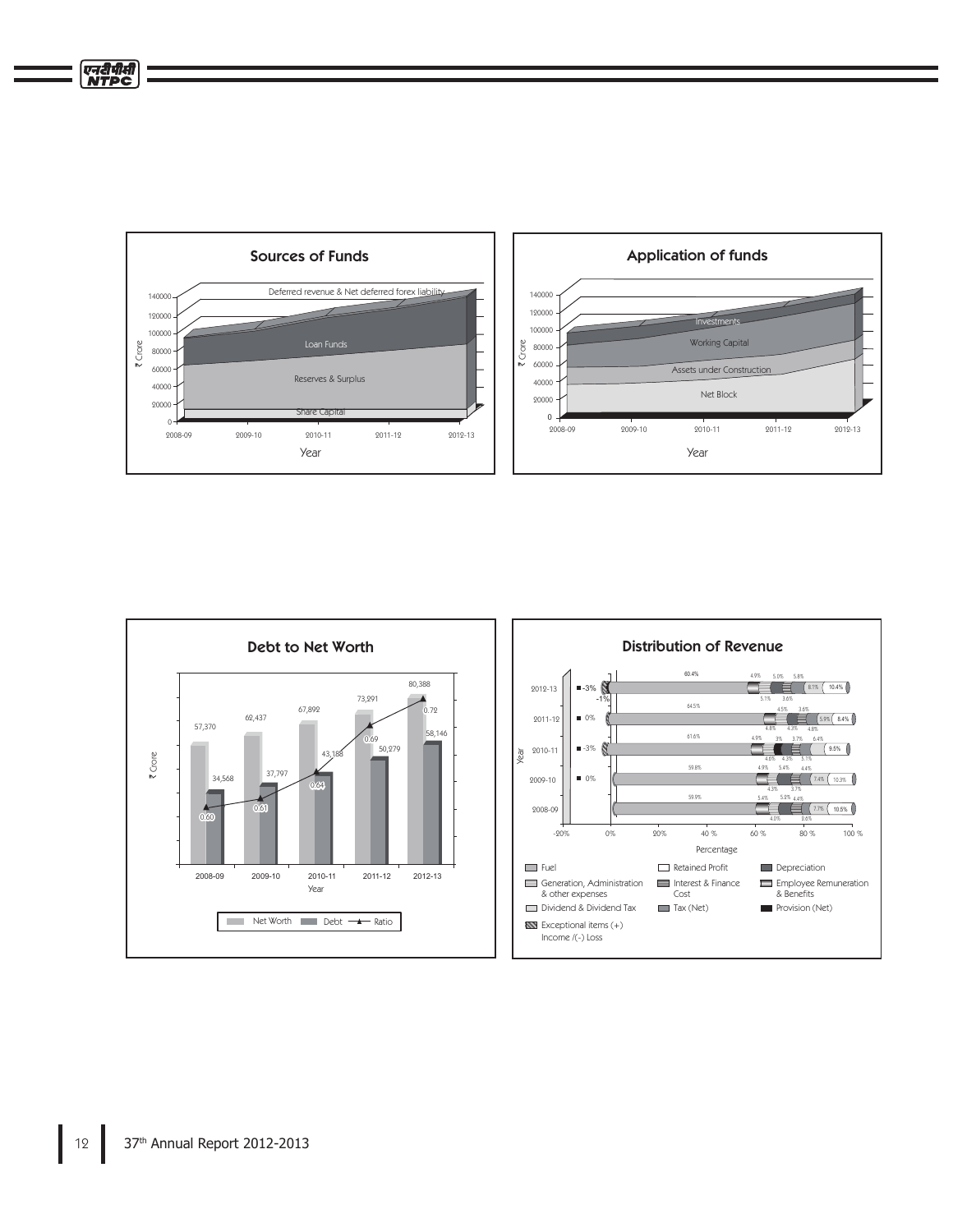| <b>STATION-WISE GENERATION 2012-13</b> |                  |               |               |
|----------------------------------------|------------------|---------------|---------------|
| <b>STATIONS</b>                        | <b>Fuel Type</b> | Capacity(MW)* | Gen.(MU)Gross |
| Northern Region                        |                  | 5990          | 44372         |
| Singrauli                              | Coal             | 2000          | 16194         |
| Rihand                                 | Coal             | 2500          | 16428         |
| Unchahar                               | Coal             | 1050          | 8528          |
| Tanda                                  | Coal             | 440           | 3223          |
| <b>National Capital Region</b>         |                  | 4869          | 29421         |
| Badarpur                               | Coal             | 705           | 4556          |
| Dadri                                  | Coal             | 1820          | 13094         |
| Anta                                   | Gas              | 419           | 2176          |
| Auraiya                                | Gas              | 663           | 2775          |
| Dadri                                  | Gas              | 830           | 4418          |
| Faridabad                              | Gas              | 432           | 2403          |
| <b>Western Region</b>                  |                  | 12154         | 71540         |
| Mouda                                  | Coal             | 1000          | 14            |
| Korba                                  | Coal             | 2600          | 20523         |
| Vindhyachal                            | Coal             | 4260          | 26134         |
| Sipat                                  | Coal             | 2980          | 18490         |
| Kawas                                  | Gas              | 656           | 2900          |
| Jhanor Gandhar                         | Gas              | 657           | 3479          |
| <b>Eastern Region</b>                  |                  | 7900          | 51670         |
| Farakka                                | Coal             | 2100          | 11633         |
| Kahalgaon                              | Coal             | 2340          | 14707         |
| Talcher - Kaniha                       | Coal             | 3000          | 21450         |
| Talcher - Thermal                      | Coal             | 460           | 3879          |
| <b>Southern Region</b>                 |                  | 4960          | 35025         |
| Ramagundam                             | Coal             | 2600          | 20785         |
| Simhadri                               | Coal             | 2000          | 12691         |
| Rajiv Gandhi CCP                       | Liquid Fuel      | 360           | 1549          |
| <b>Total</b>                           |                  | 35872         | 232028        |

 $*$  as on 31st March, 2013



एनदीपीसी<br>NTPC